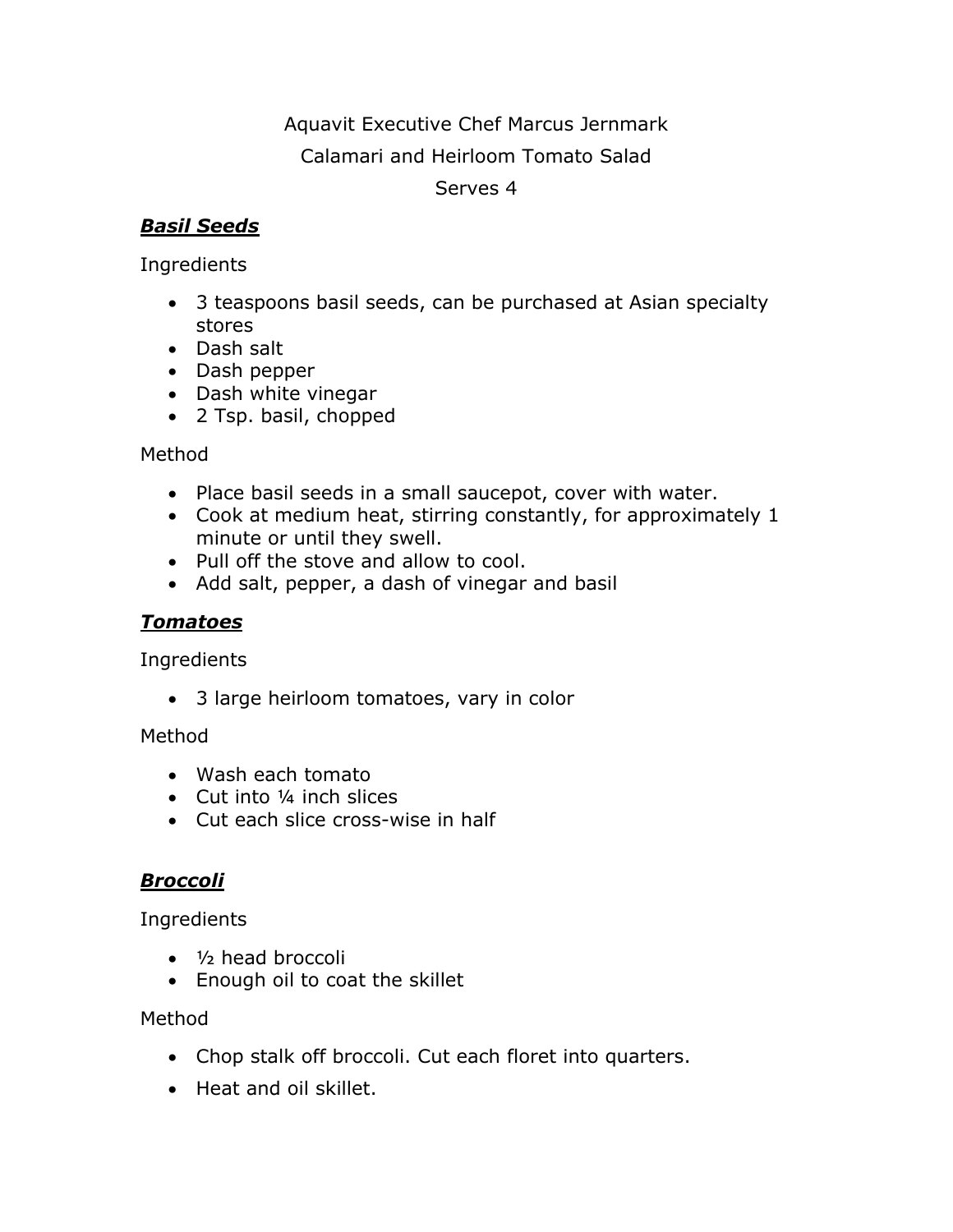• Sautee broccoli until the edges become crispy, slightly browned.

## *Parsley Oil*

Ingredients

- 1 bunch parsley
- 1 cup olive oil
- Pinch of salt

Method

- Remove parsley stems.
- In a food processor puree parsley and oil.
- Pour mixture through a fine mesh strainer.
- Add a pinch of salt.

\*\*Alternative version: a high quality first press olive oil can be used in place of the parsley oil.

# *Calamari*

Ingredients

- $\bullet$  1  $\frac{1}{2}$  lb. calamari, tubes and tentacles, cleaned fresh
- 1 clove garlic, crushed
- The juice of  $1/2$  lemon
- 1 Tbsp. olive oil
- 1 Tbsp. parsley, chopped
- Pinch salt
- Pinch pepper

Method

- Marinate calamari in crushed garlic, lemon juice, olive oil and parsley, for approximately 5 minutes. Season with salt and pepper.
- Grill marinated calamari over charcoal grill, at very high heat, for approximately  $1 \frac{1}{2}$  - 2 minutes.
	- o Watch carefully as it can quickly over cook and become inedible.
- Remove from heat and slice tubes horizontally so you have small rings.